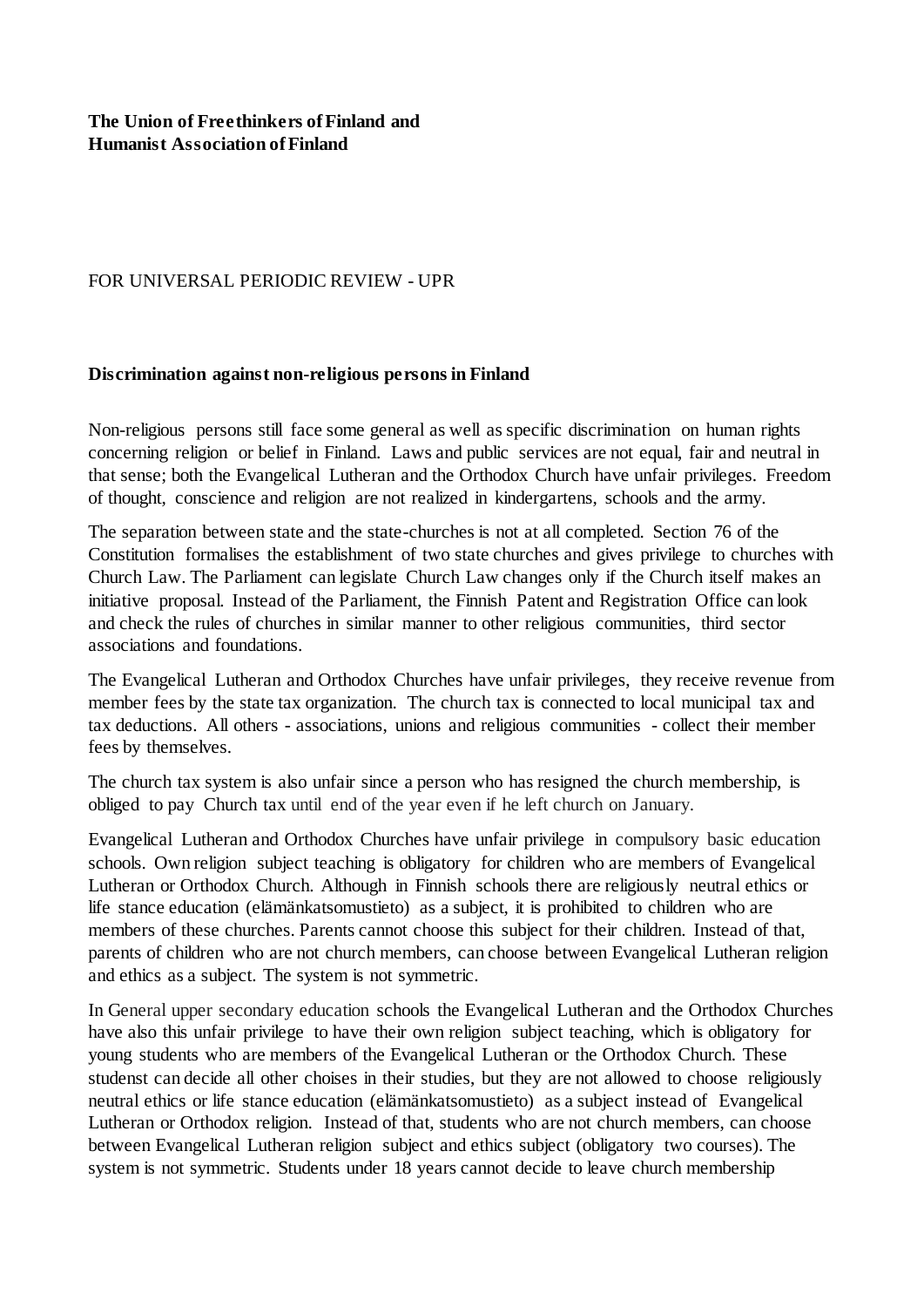independently but only if both parents give permission. We see that this is against the Convention on The Rights of the Childs (Articla 12 and 14). Students are capable of forming their own views in accordance with the age and maturity, because they can do all other decisions.

We see also, that official registration of religious status of children in the Population Registration Centre is against childrens' rights and Convention on The Rights of the Childs (Art 14 and others). Of course churches can have their own child member registers, mutta official juridical status with tax duty and restriction in school and study choises are not right for children. Age of juridical status should be connected to the right of leaving the Evangelical Lutheran and the Orthodox Churches.

School legislation and curriculums have developed in Finland so, that church service and religious morning assembly do not belong the tasks of schools. Education in schools should not be religiously covenant. Althought of that many schools still take some confessional church services and religious morning assemblys in their official program during school year. The National Body of Education gives permission and instructions to arrange these religious ceremonies and even grace before lunch.

Religious ceremonies should not be part of the annual program of schools. If there still are those ceremonies during school year day program, it is better to get alternative program during them. The right solution is not a nice alternative program during religious ceremony, but to stop the old tradition to arrange religious services during school day. The European Court of Human Rights has decided, that there is the right of personal privacy concerning expression of religion or belief of family. This is not yet in practice and true in Finland, because of this tradition and "unofficial curriculum", schools arrange religious ceremonies. School authorities should give renewed instructions.

In the Finnish Defense Forses there is a public parade ceremony before march-past, and part of it is religious ceremony. Those who do not want take part on this religious ceremony get directions to leave parade form just before religious ceremony. This must be done under tv-cameras and large audience. This is in practice religious pressure to participate also in this confessional religious ceremony, and the right of personal privacy concerning expression of religion or belief do not come true.

There still exists in the Finnish Crime Law the punishment of blasphemy. The sentence can be fine or six months in prison (Chapter 17, § 10). It's a shame also because it gives weapons to defend also much harder punishments for blasphemy to rulers of several countries.

The basic princip promoting the Freedom of thought, conscience and religion also in Finnish foreign policy should be a secular state.

The Evangelical-Lutheran State Church has a monopoly on services of undertaking for funerals, maintained by state budget support.

Ministeries and authorities in Finland should use more hearing on non-governemental organisations on non-religious people. Sometimes we are asked to give statements, but often we are not asked.

The Freedom on Thought 2015 Report, which is published by International Humanist and Ethic Union, has given grade "Systematic Discrimination" in its evaluation on Finland. (http://iheu.org/freedom-of-thought-report-2015/s (page 433-435).

According to the most recent Finnish government statistics, the largest belief group in Finland belongs to the Evangelical-Lutheran State Church which boasts 72,9 % of the population as